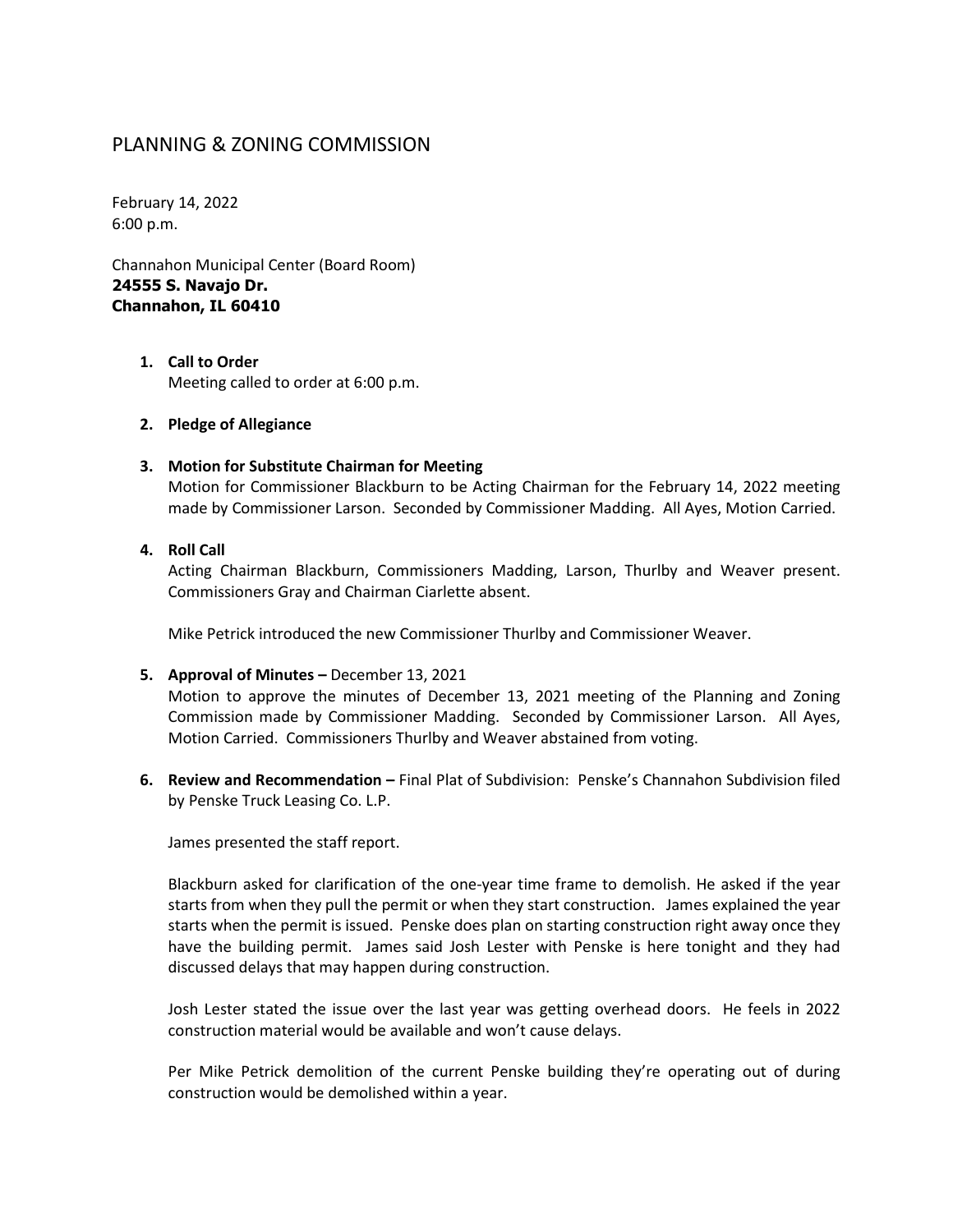The Sunbelt building would be a separate plan that would be presented at a future date.

Lester said they are working through some prototype plans for a future collision center to be built at the Sunbelt site. Brad Hovanec with Cage Engineering is already starting work on the site development and engineering plans for the Sunbelt property.

Blackburn asked about the utility easement on the property. Hovanec said AT&T, Nicor and ComEd currently have lines going right through the property. Two of the three would be removed and not replaced. One of them however is currently servicing the development to the west of the property. They are working on relocating and then moving forward with a plat of vacation to basically get rid of that easement. The design is currently in the works for Nicor and they plan on having this done in the next couple weeks.

Weaver asked if the proposed apron would be concrete or asphalt. Hovanec said that it would be asphalt and it meets the safety standards.

Madding asked if they expect traffic would increase. Lester stated he can't predict because of Covid. Shipping picked up with people ordering more from home. James said in 2021 there were 3-4 businesses. Now because it would only be Penske they do not expect traffic would increase by much.

Thurlby asked where would there be access points. Lester said there were 4 access points and now would only be 2. Hovanec said they are still working with their engineers on the exit designs. Lester said the future proposed site where Sunbelt is would not have customers going in and out because it would be a repair shop only for Penske's vehicles.

Lester said they are looking forward to the new building because they have outgrown the current building.

Weaver asked if they would have rentals for local people. Lester said they would mainly do fleet rentals. Currently they do a lot of fleet rentals for Costco.

Larson questioned how the security would be handled at the site. Lester stated they would be using an Electric Guard Dog Fence during non-business hours. He said the biggest concern are the catalytic converters being stolen, but they have been lucky so far with no thefts.

Blackburn thinks the project is a great idea. Thorntons site has improved this side of I-55 and with this project it would also improve the look from the highway.

Motion to recommend approval of the Final Plat of Subdivision of Penske's Channahon Subdivision filed by Penske Truck Leasing Co. L.P. made by Commissioner Larson. Seconded by Commissioner Thurlby. All Ayes, Motion Carried.

**7. Review and Recommendation –** Site Plan: Penske Rental, 23334 S. Frontage Road West/Penske's Channahon Subdivision Lot 2 filed by Penske Truck Leasing Co. L.P.; to allow for the redevelopment of a 13.42-acre site with a 23,180 square foot building, fueling canopy and fenced in parking lot for use by Penske Leasing.